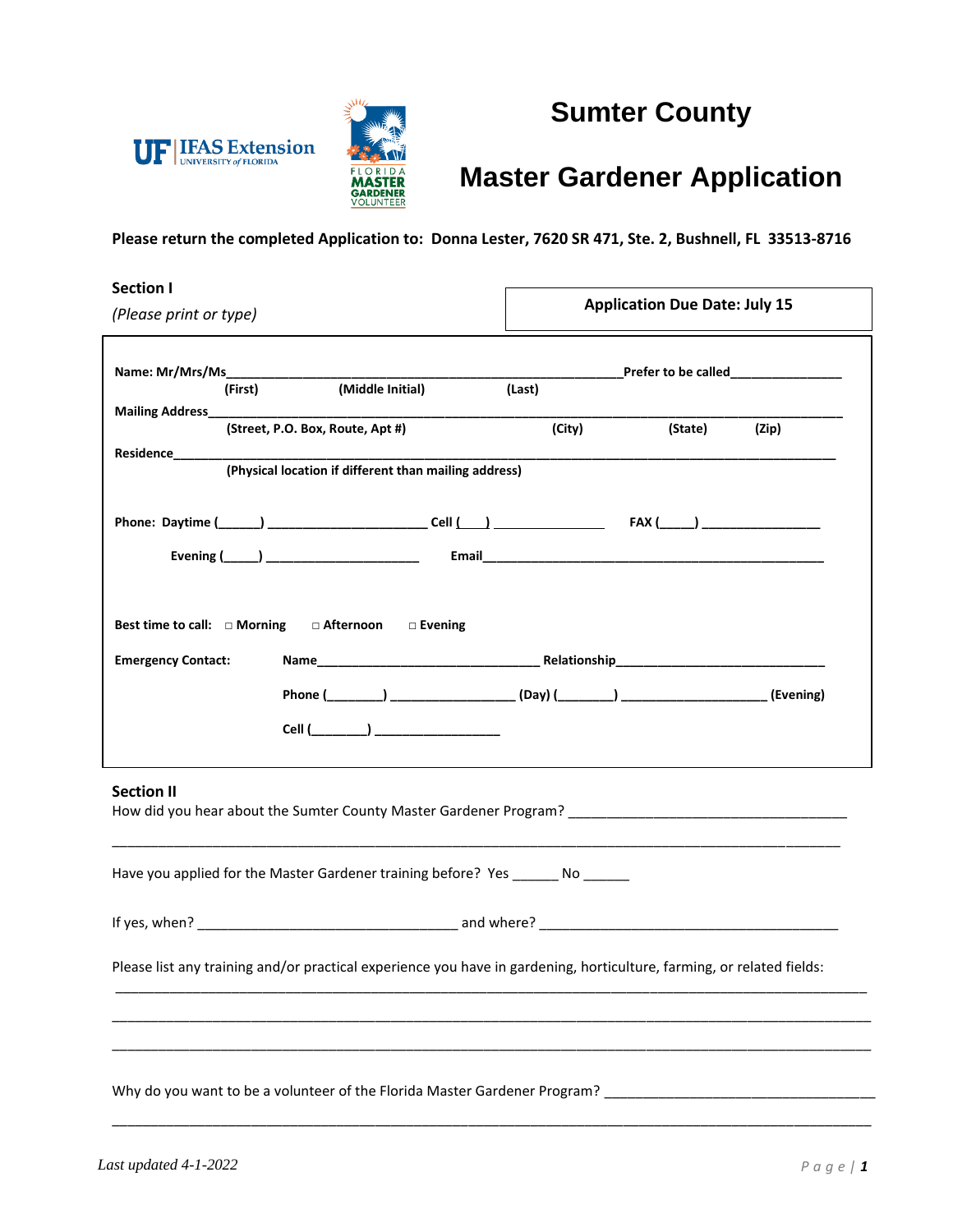What skills or expertise could you provide to the Master Gardener Program?

#### **List work experience during the past five years, with the most recent experiences first.**

| Employer | <b>Position Title</b> | City/State | Years |
|----------|-----------------------|------------|-------|
|          |                       |            |       |
|          |                       |            |       |
|          |                       |            |       |
|          |                       |            |       |
|          |                       |            |       |

\_\_\_\_\_\_\_\_\_\_\_\_\_\_\_\_\_\_\_\_\_\_\_\_\_\_\_\_\_\_\_\_\_\_\_\_\_\_\_\_\_\_\_\_\_\_\_\_\_\_\_\_\_\_\_\_\_\_\_\_\_\_\_\_\_\_\_\_\_\_\_\_\_\_\_\_\_\_\_\_\_\_\_\_\_\_\_\_\_\_\_\_\_\_\_\_\_\_ \_\_\_\_\_\_\_\_\_\_\_\_\_\_\_\_\_\_\_\_\_\_\_\_\_\_\_\_\_\_\_\_\_\_\_\_\_\_\_\_\_\_\_\_\_\_\_\_\_\_\_\_\_\_\_\_\_\_\_\_\_\_\_\_\_\_\_\_\_\_\_\_\_\_\_\_\_\_\_\_\_\_\_\_\_\_\_\_\_\_\_\_\_\_\_\_\_\_

\_\_\_\_\_\_\_\_\_\_\_\_\_\_\_\_\_\_\_\_\_\_\_\_\_\_\_\_\_\_\_\_\_\_\_\_\_\_\_\_\_\_\_\_\_\_\_\_\_\_\_\_\_\_\_\_\_\_\_\_\_\_\_\_\_\_\_\_\_\_\_\_\_\_\_\_\_\_\_\_\_\_\_\_\_\_\_\_\_\_\_\_\_\_\_\_\_\_ \_\_\_\_\_\_\_\_\_\_\_\_\_\_\_\_\_\_\_\_\_\_\_\_\_\_\_\_\_\_\_\_\_\_\_\_\_\_\_\_\_\_\_\_\_\_\_\_\_\_\_\_\_\_\_\_\_\_\_\_\_\_\_\_\_\_\_\_\_\_\_\_\_\_\_\_\_\_\_\_\_\_\_\_\_\_\_\_\_\_\_\_\_\_\_\_\_\_

#### **Please list three references, not related to you.**

| <b>Name</b>             | Address, City, State, Zip |              |
|-------------------------|---------------------------|--------------|
| <b>Telephone Number</b> | <b>Email Address</b>      | Relationship |
| <b>Name</b>             | Address, City, State, Zip |              |
| <b>Telephone Number</b> | <b>Email Address</b>      | Relationship |
| <b>Name</b>             | Address, City, State, Zip |              |
| <b>Telephone Number</b> | <b>Email Address</b>      | Relationship |

Have you ever pled no contest or guilty to a criminal offense or have you been convicted and/or had adjudication withheld for a criminal offense within the past seven years? If yes, explain:

Have you ever pled no contest or guilty to a criminal offense or have you been convicted and/or had adjudication withheld for a criminal offense involving a minor (including a deferred imposition of sentence?) If yes, explain:

*Note: A criminal record will not necessarily disqualify an applicant. A criminal record will be considered as it relates to specific responsibilities of the volunteer role.*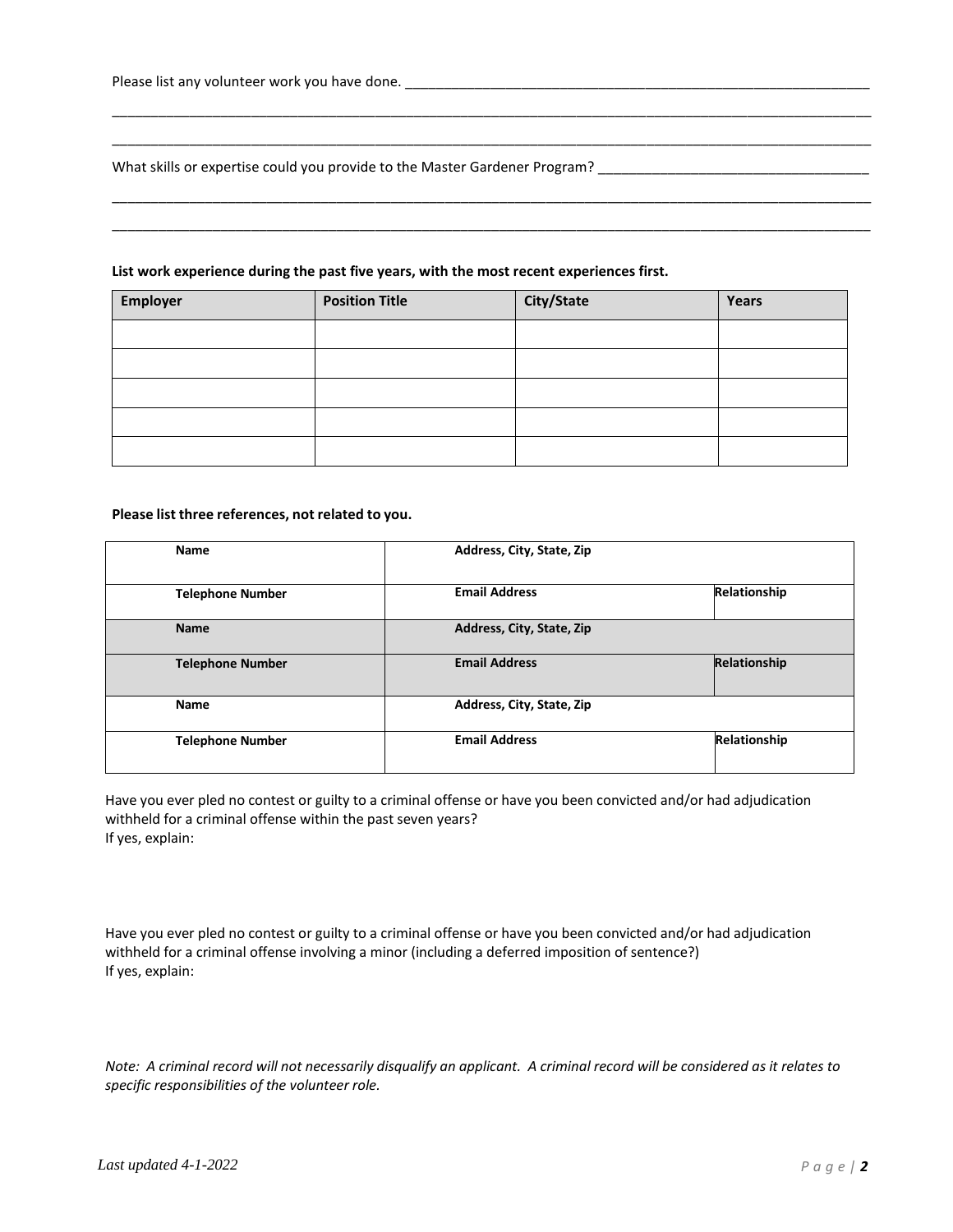### **Section III Acknowledgement**

I, \_\_\_\_\_\_\_\_\_\_\_\_\_\_\_\_\_\_\_\_\_\_\_\_\_\_\_\_\_\_\_\_\_\_\_\_\_\_\_\_\_ (*print name)* wish to become an UF/IFAS Florida Master Gardener in Sumter County and would like to be accepted into the training program beginning on August 31, 2022. I understand that, if accepted, I must successfully complete the course of instruction, and I agree to:

- 1) Donate 75 total hours of volunteer time in the following project areas:
	- 30 hours in the FFL Demonstration Garden at the UF/IFAS Extension Office in Bushnell
	- 12 hours in Ask the Master Gardener Plant Clinics
	- 4 hours in the Youth Garden in Bushnell
	- 4 hours at a UF/IFAS MG Info Booth or Event
	- Participation in both UF/IFAS Fundraising Events (Spring and Fall)
	- The remaining hours in other areas of Extension programming of your choice
- 2) Attend 12 hours of continuing education within one year following completion of the training course and final examination.
- 3) Successfully pass the final examination at the end of the training course with a score of 80% or higher.
- 4) Receive certification in the Green Industries Best Management Practices (GI-BMP) program within one year of training period.
- 5) Complete a designated project by the end of the training course. Projects will be assigned by the Coordinator in September.
- 6) I understand that a background check is required for participation as a volunteer of the Florida Master Gardener Program.

I have read and understand the application.

Applicant Signature **Date** Date **Date** Date **Date** 

**UF/IFAS Extension programs are open to all persons without regard to race, color, sex, age, disability, religion, or national origin.**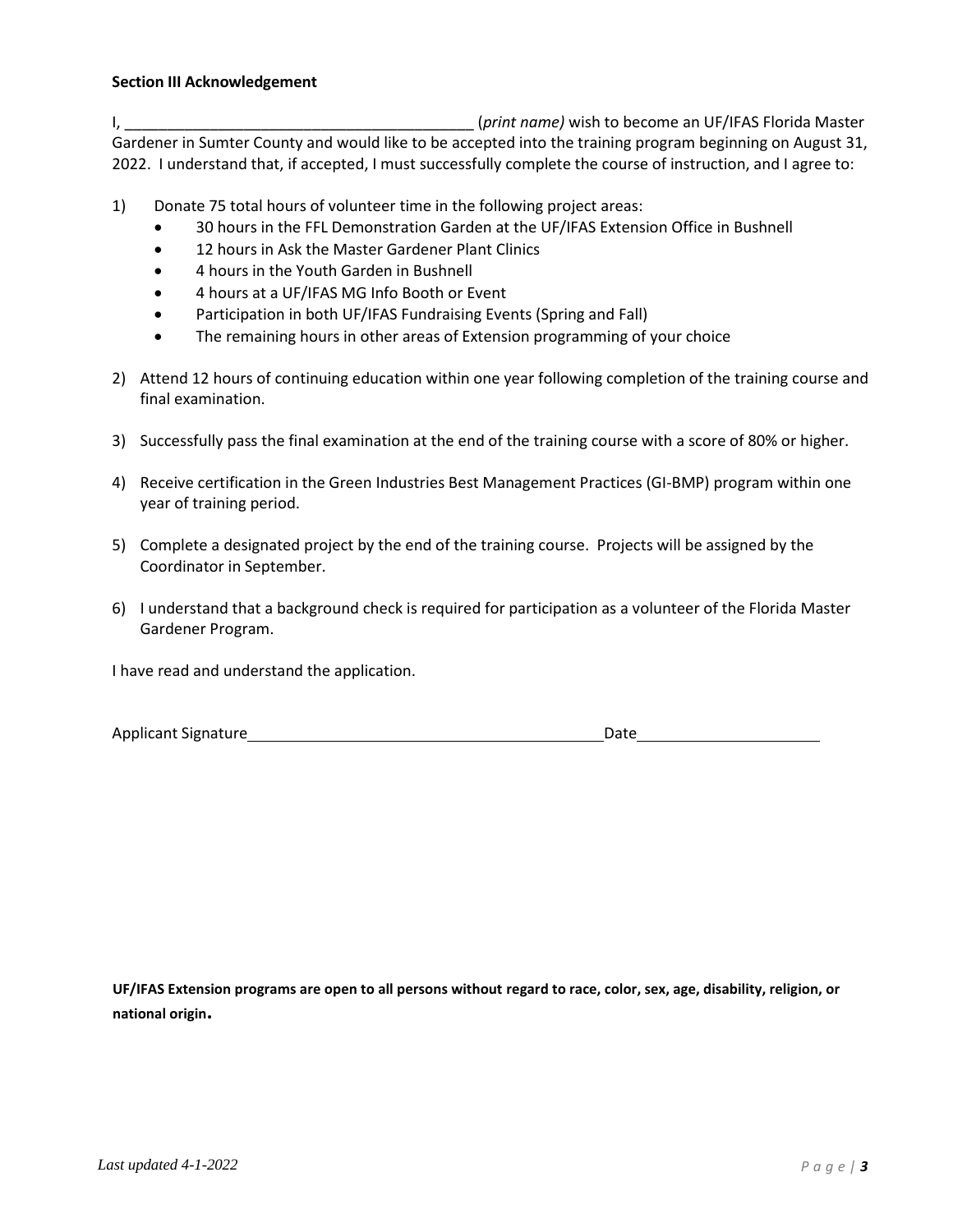### **INTERESTS & SKILLS QUESTIONAIRE**

Master Gardeners have many diverse skills which together benefit the program and the community. Please identify your interests and skills below and indicate the context in which they have developed.

What volunteer opportunities interest you most? *Check all that apply.*

| <b>Plant Clinics</b>                   | Plant, Insect & Disease Diagnosis | Speaking to Local Groups                |
|----------------------------------------|-----------------------------------|-----------------------------------------|
| $\Box$ Children's Programs             | Committees/Leadership<br>$\Box$   | <b>Special Projects</b>                 |
| $\Box$ Community/Demonstration Gardens | $\Box$ Water Quality Programs     | $\Box$ Horticulture Show at County Fair |

Other:

| Skill / Interest                              |                                 | $\boldsymbol{x}$ | Proficiency, Interest and / or comments |
|-----------------------------------------------|---------------------------------|------------------|-----------------------------------------|
| Computer                                      | Email and some computer work    |                  |                                         |
|                                               | Use extensively at work / home  |                  |                                         |
|                                               | Data entry                      |                  |                                         |
|                                               | Desktop publishing              |                  |                                         |
|                                               | Web design / management         |                  |                                         |
|                                               | Microsoft Excel                 |                  |                                         |
|                                               | Microsoft PowerPoint            |                  |                                         |
|                                               | Microsoft Publisher             |                  |                                         |
|                                               | SharePoint                      |                  |                                         |
|                                               | Social Media-Facebook, Twitter  |                  |                                         |
| Arts and Publication                          | Videography                     |                  |                                         |
|                                               | Digital Photography             |                  |                                         |
|                                               | Scrap Book Design               |                  |                                         |
|                                               | <b>Graphic Design</b>           |                  |                                         |
|                                               | Writing                         |                  |                                         |
|                                               | Editing                         |                  |                                         |
|                                               | Proofreading                    |                  |                                         |
| <b>Business</b>                               | Finance / auditing              |                  |                                         |
|                                               | Marketing / advertising/PR      |                  |                                         |
|                                               | Program Management              |                  |                                         |
|                                               | Catering event planning         |                  |                                         |
| Miscellaneous (please                         | Teaching                        |                  |                                         |
| list age groups and group                     | Leading groups (Scouting)       |                  |                                         |
| sizes)                                        | Leadership training             |                  |                                         |
|                                               | Public speaking                 |                  |                                         |
| Other (please list any                        | Language skills / fluency level |                  |                                         |
| additional skills and<br><b>Grant Writing</b> |                                 |                  |                                         |
| interests)                                    |                                 |                  |                                         |
|                                               |                                 |                  |                                         |
|                                               |                                 |                  |                                         |